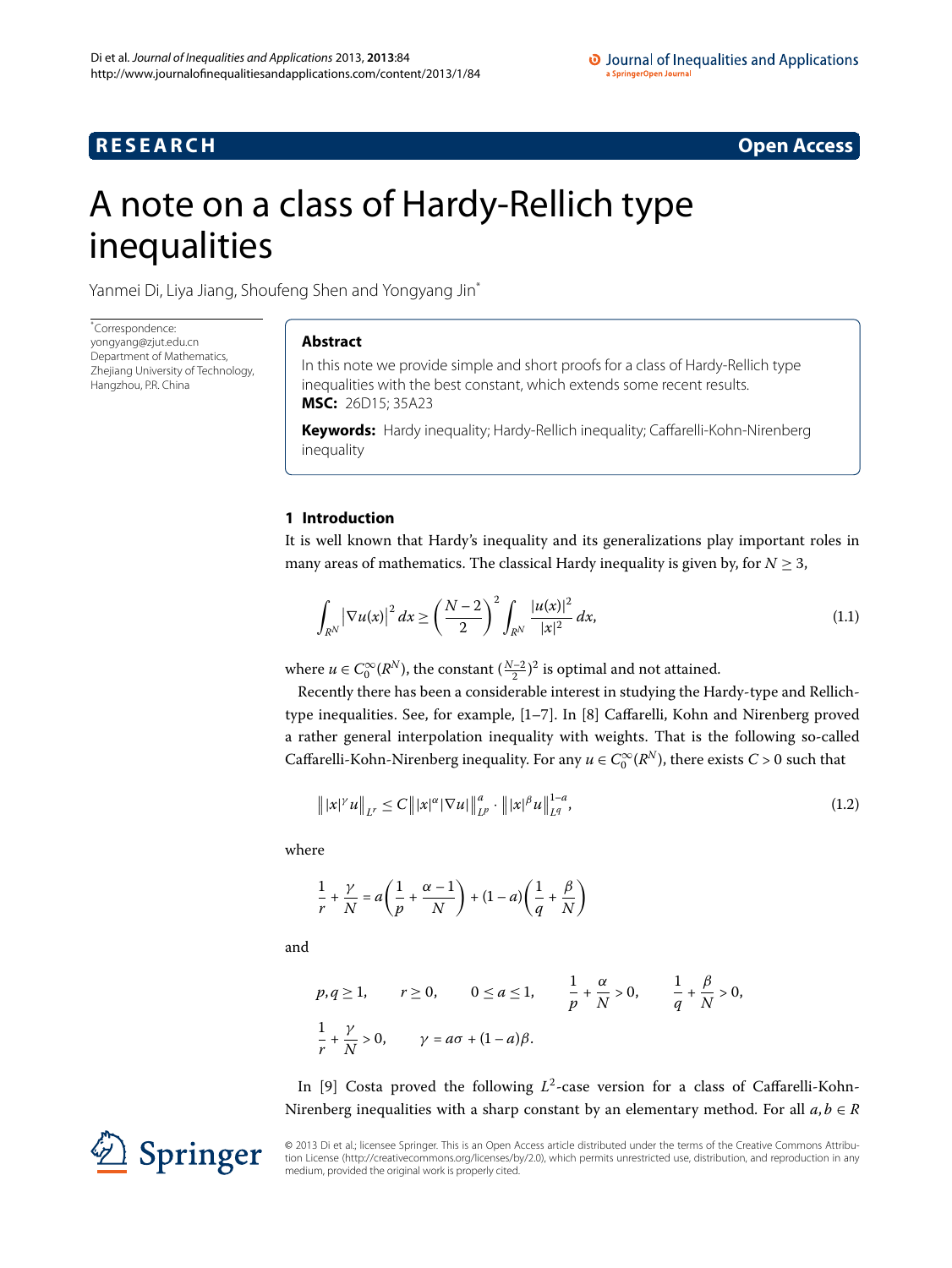and  $u \in C_0^{\infty}(R^N \setminus \{0\}),$ 

<span id="page-1-1"></span>
$$
\hat{C} \int_{R^N} \frac{|u|^2}{|x|^{a+b+1}} dx \le \left( \int_{R^N} \frac{|u|^2}{|x|^{2a}} dx \right)^{\frac{1}{2}} \left( \int_{R^N} \frac{|\nabla u|^2}{|x|^{2b}} dx \right)^{\frac{1}{2}},\tag{1.3}
$$

where the constant  $\hat{C} = \hat{C}(a, b) := \frac{|N - (a+b+1)|}{2}$  is sharp.

On the other hand, the Rellich inequality is a generalization of the Hardy inequality to second-order derivatives, and the classical Rellich inequality in  $R^N$  states that for  $N \geq 5$ and  $u \in C_0^{\infty}(R^N \setminus \{0\}),$ 

<span id="page-1-0"></span>
$$
\int_{R^N} \left| \Delta u(x) \right|^2 dx \ge \left( \frac{N(N-4)}{4} \right)^2 \int_{R^N} \frac{|u(x)|^2}{|x|^4} dx.
$$
 (1.4)

The constant  $\frac{N^2(N-4)^2}{16}$  is sharp and never achieved. In [10] Tetikas and Zographopoulos obtained a corresponding stronger versions of the Rellich inequality which reads

<span id="page-1-2"></span>
$$
\left(\frac{N}{2}\right)^2 \int_{R^N} \frac{|\nabla u|^2}{|x|^2} dx \le \int_{R^N} |\Delta u|^2 dx \tag{1.5}
$$

for all  $u \in C_0^{\infty}$  and  $N \geq 3$ . In [11[\]](#page-5-3) Costa obtained a new class of Hardy-Rellich type inequalities which contain (1.5) as a special case. If  $a + b + 3 \le N$ , then

$$
\hat{C} \int_{R^N} \frac{|\nabla u|^2}{|x|^{a+b+1}} dx \le \left( \int_{R^N} \frac{|\Delta u|^2}{|x|^{2b}} dx \right)^{\frac{1}{2}} \left( \int_{R^N} \frac{|\nabla u|^2}{|x|^{2a}} dx \right)^{\frac{1}{2}},\tag{1.6}
$$

where the constant  $\hat{C} = \hat{C}(a, b) := |\frac{N+a+b-1}{2}|$  is sharp.

The goal of this paper is to extend the above  $(1.3)$  and  $(1.6)$  to the general  $L^p$  case for  $1 < p < \infty$  by a different and direct approach.

### **2 Main results**

In this section, we will give the proof of the main theorems.

**Theorem 1** For all  $a, b \in R$  and  $u \in C_0^\infty(R^N \setminus \{0\})$ , one has

<span id="page-1-3"></span>
$$
C\int_{R^N}\frac{|u|^p}{|x|^{a+b+1}}\,dx\leq \left(\int_{R^N}\frac{|\nabla u|^p}{|x|^{ap}}\,dx\right)^{\frac{1}{p}}\left(\int_{R^N}\frac{|u|^p}{|x|^{\frac{p}{p-1}}}\,dx\right)^{\frac{p-1}{p}},\tag{2.1}
$$

where  $1 < p < \infty$  and the constant  $C = |\frac{N-(a+b+1)}{p}|$  is sharp.

*Proof* Let  $u \in C_0^{\infty}(R^N \setminus \{0\})$ ,  $a, b \in R$  and  $\lambda = a + b + 1$ . By integration by parts and the Hölder inequality, one has

$$
\int_{R^N} \frac{|u|^p}{|x|^\lambda} dx = \frac{1}{N-\lambda} \int_{R^N} |u|^p \operatorname{div} \left(\frac{x}{|x|^\lambda}\right) dx
$$

$$
= -\frac{1}{N-\lambda} \int_{R^N} p u |u|^{p-2} \frac{x \cdot \nabla u}{|x|^\lambda} dx
$$

$$
\leq \left| \frac{-p}{N-\lambda} \right| \int_{R^N} \frac{|x \cdot \nabla u|}{|x|^\lambda} |u|^{p-1} dx
$$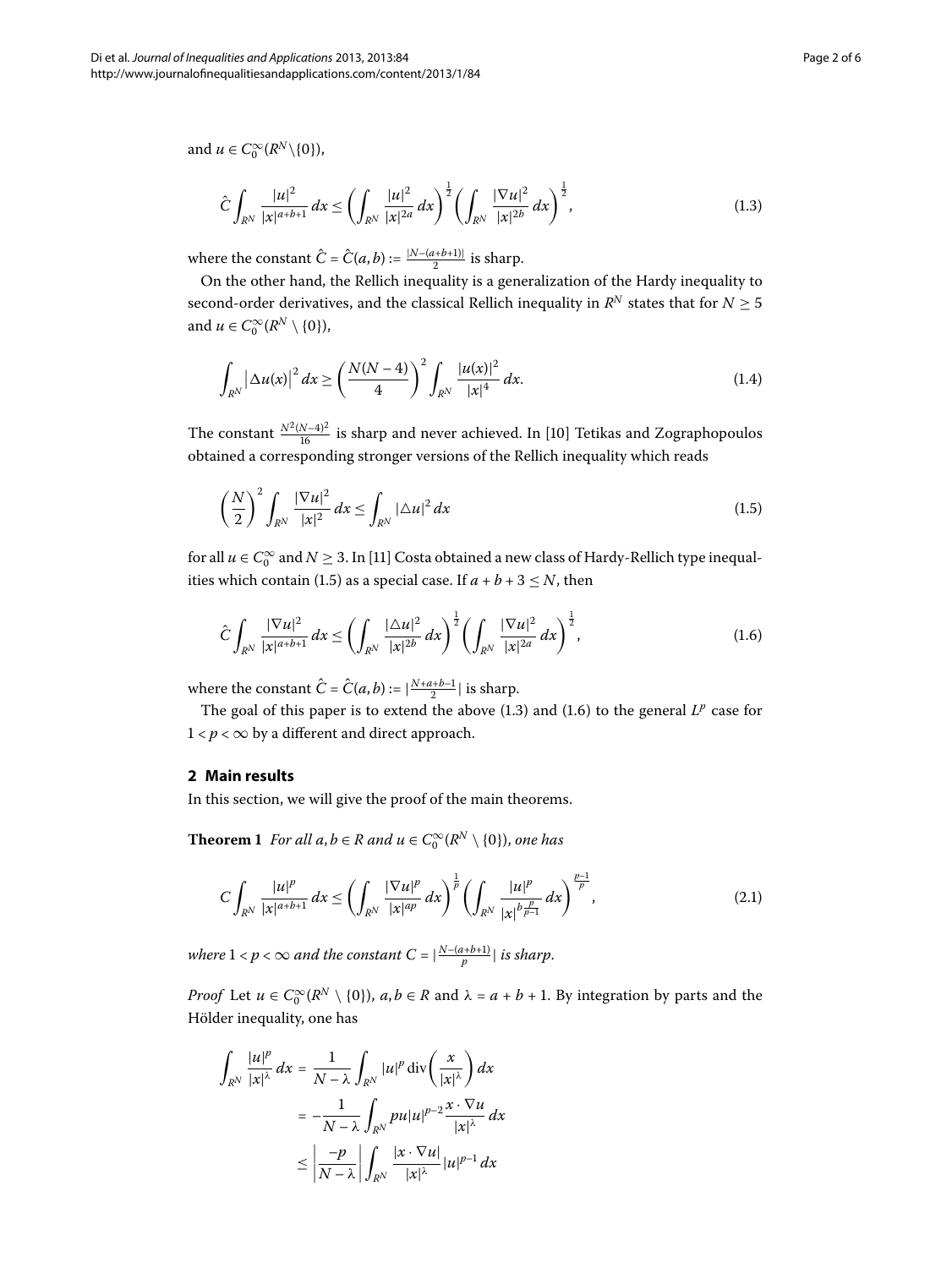$$
\leq \left|\frac{p}{N-\lambda}\right| \int_{R^N} \frac{|\nabla u| |u|^{p-1}}{|x|^{a+b}} dx
$$
  

$$
\leq \left|\frac{p}{N-\lambda}\right| \left(\int_{R^N} \frac{|\nabla u|^p}{|x|^{ap}} dx\right)^{\frac{1}{p}} \left(\int_{R^N} \frac{|u|^p}{|x|^{b\frac{p}{p-1}}} dx\right)^{\frac{p-1}{p}}.
$$

Then

$$
\left|\frac{N-\lambda}{p}\right| \int_{R^N} \frac{|u|^p}{|x|^\lambda} dx \le \left(\int_{R^N} \frac{|\nabla u|^p}{|x|^{ap}} dx\right)^{\frac{1}{p}} \left(\int_{R^N} \frac{|u|^p}{|x|^{b\frac{p}{p-1}}} dx\right)^{\frac{p-1}{p}}.
$$
 (2.2)

It remains to show the sharpness of the constant. By the condition with equality in the Hölder inequality, we consider the following family of functions:

$$
u_{\varepsilon}(x) = e^{-\frac{C_{\varepsilon}}{\beta}|x|^{\beta}}, \text{ when } \beta = a - \frac{b}{p-1} + 1 \neq 0
$$

and

$$
u_{\varepsilon}(x) = \frac{1}{|x|^{C_{\varepsilon}}}, \text{ when } \beta = a - \frac{b}{p-1} + 1 = 0,
$$

where  $C_\varepsilon$  is a positive number sequence converging to  $|\frac{N-(a+b+1)}{p}|$  as  $\varepsilon\to 0.$  By direct computation and the limit process, we know the constant  $\frac{|N-(a+b+1)|}{p}$  is sharp.

**Remark 1** When  $p = 2$ , the inequality (2.1) covers the inequality (2.4) in [9[\]](#page-5-1).

**Remark 2** When  $a = 0$ ,  $b = p - 1$ , the inequality (2.1) is the classical  $L^p$  Hardy inequality:

<span id="page-2-0"></span>
$$
\left(\frac{N-p}{p}\right)^p \int_{R^N} \frac{|u|^p}{|x|^p} dx \le \int_{R^N} |\nabla u|^p dx. \tag{2.3}
$$

When we take special values for *a*, *b*, the following corollary holds.

**Corollary 1** (i) *When b* =  $(a + 1)(p - 1)$ *, the inequality* (2.1) *is just the weighted Hardy inequality*:

$$
\left|\frac{N-p(a+1)}{p}\right|^p \int_{R^N} \frac{|u|^p}{|x|^{(a+1)p}} dx \le \int_{R^N} \frac{|\nabla u|^p}{|x|^{ap}} dx.
$$
 (2.4)

(ii) *When*  $a + b + 1 = ap$ , *according to the inequality* (2[.](#page-1-3)1), *we have* 

$$
\left|\frac{N-ap}{p}\right|\int_{R^N}\frac{|u|^p}{|x|^{ap}}\,dx\leq \left(\int_{R^N}\frac{|\nabla u|^p}{|x|^{ap}}\,dx\right)^{\frac{1}{p}}\left(\int_{R^N}\frac{|u|^p}{|x|^{ap-\frac{p}{p-1}}}\,dx\right)^{\frac{p-1}{p}}.\tag{2.5}
$$

(iii) *When*  $a = -p$  *and*  $a + b + 1 = 0$ *, we obtain the inequality* 

$$
\frac{N}{p}\int_{R^N}|u|^p\,dx\leq \left(\int_{R^N}|\nabla u|^p|x|^{p^2}\,dx\right)^{\frac{1}{p}}\left(\int_{R^N}\frac{|u|^p}{|x|^p}\,dx\right)^{\frac{p-1}{p}}.\tag{2.6}
$$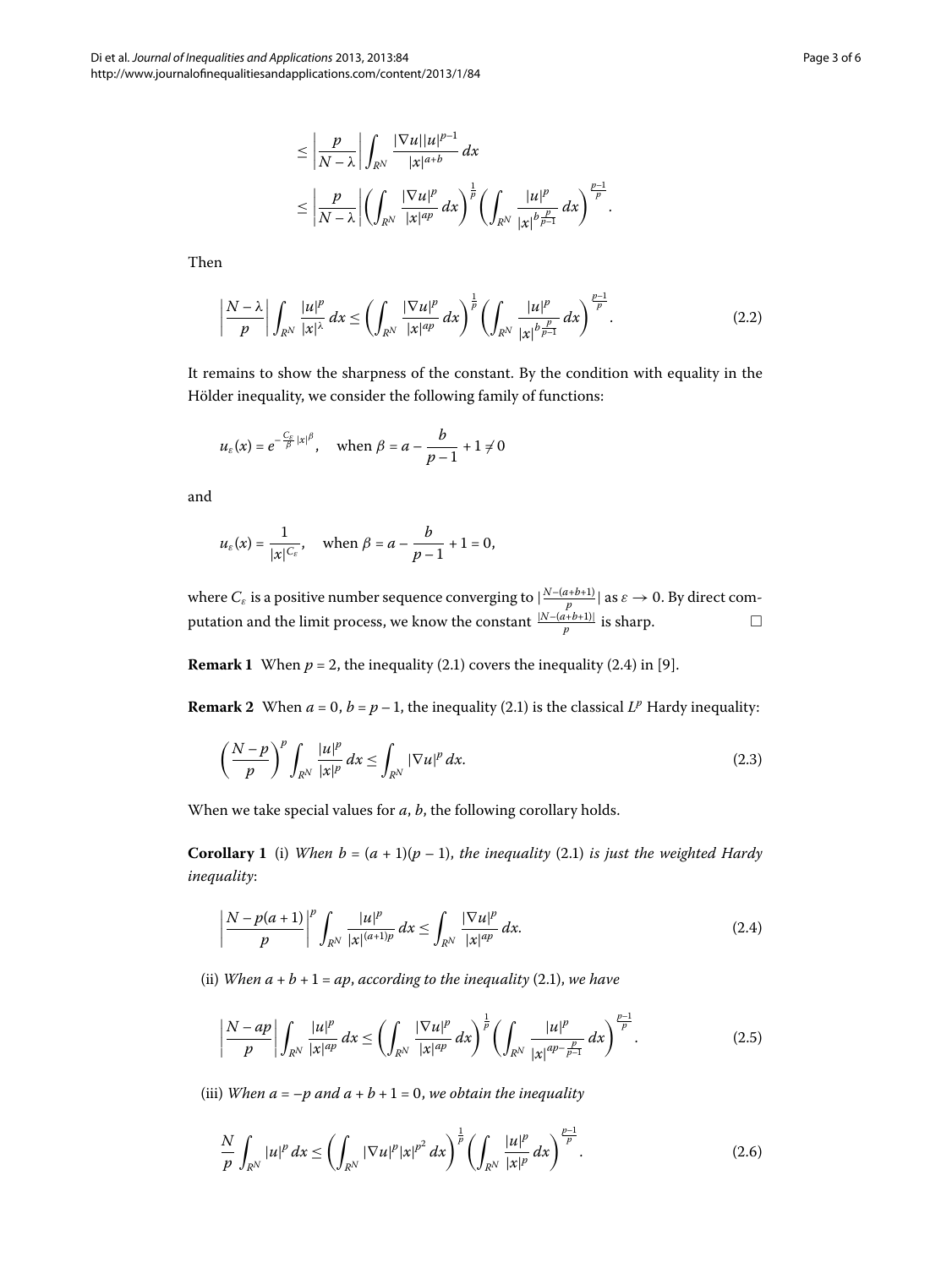By a similar method, we can prove the following *L<sup>p</sup>* case Hardy-Rellich type inequality.

**Theorem 2** Let  $1 < p < N$ ,  $\frac{p-N}{p-1} \le a+b+1 \le 0$ . Then, for any  $u \in C_0^\infty(R^N \setminus \{0\})$ , the following *holds*:

<span id="page-3-2"></span>
$$
\hat{C}\int_{R^N}\frac{|\nabla u|^p}{|x|^{a+b+1}}dx \le \left(\int_{R^N}\frac{|\Delta_p u|^p}{|x|^{ap}}dx\right)^{\frac{1}{p}}\left(\int_{R^N}\frac{|\nabla u|^q}{|x|^{bq}}dx\right)^{\frac{1}{q}},\tag{2.7}
$$

*where*  $\frac{1}{p} + \frac{1}{q} = 1$ ,  $\hat{C} = (\frac{N-p+(p-1)(a+b+1)}{p})$  and  $\triangle_p u = \text{div}(|\nabla u|^{p-2}\nabla u)$  is the p-Laplacian opera*tor*.

*Proof* Set  $\lambda = a + b + 1$ , it is easy to see

<span id="page-3-0"></span>
$$
\int_{R^N} \frac{|\nabla u|^p}{|x|^\lambda} dx = \frac{1}{N-\lambda} \int_{R^N} |\nabla u|^p \operatorname{div} \left(\frac{x}{|x|^\lambda}\right) dx
$$

$$
= -\frac{1}{N-\lambda} \int_{R^N} \frac{p}{2} |\nabla u|^{p-2} \frac{x}{|x|^\lambda} \cdot \nabla (|\nabla u|^2) dx
$$

$$
= \frac{p}{2(\lambda - N)} \int_{R^N} |\nabla u|^{p-2} \frac{x \cdot \nabla (|\nabla u|^2)}{|x|^\lambda} dx.
$$
(2.8)

On the other hand,

$$
\int_{R^N} \Delta_p u \frac{x \cdot \nabla u}{|x|^{\lambda}} dx = \int_{R^N} \text{div} \left( |\nabla u|^{p-2} \nabla u \right) \frac{x \cdot \nabla u}{|x|^{\lambda}} dx
$$
  

$$
= - \int_{R^N} |\nabla u|^{p-2} \nabla u \cdot \nabla \left( \frac{x \cdot \nabla u}{|x|^{\lambda}} \right) dx
$$
  

$$
= - \int_{R^N} |\nabla u|^{p-2} \left( \frac{|\nabla u|^2}{|x|^{\lambda}} + \frac{\frac{1}{2} x \cdot \nabla (|\nabla u|^2)}{|x|^{\lambda}} - \lambda \frac{(x \cdot \nabla u)^2}{|x|^{\lambda+2}} \right) dx,
$$

<span id="page-3-1"></span>which means

$$
\int_{R^N} |\nabla u|^{p-2} \cdot \frac{x \cdot \nabla (|\nabla u|^2)}{|x|^\lambda} dx
$$
\n
$$
= 2\left(\lambda \int_{R^N} |\nabla u|^{p-2} \frac{(x \cdot \nabla u)^2}{|x|^\lambda} dx - \int_{R^N} \frac{|\nabla u|^p}{|x|^\lambda} dx - \int_{R^N} \Delta_p u \frac{x \cdot \nabla u}{|x|^\lambda}\right).
$$
\n(2.9)

Then, we can deduce from  $(2.8)$  and  $(2.9)$ 

$$
\int_{R^N} \frac{|\nabla u|^p}{|x|^\lambda} dx
$$
\n
$$
= \frac{p}{\lambda - N} \left( \lambda \int_{R^N} |\nabla u|^{p-2} \frac{(x \cdot \nabla u)^2}{|x|^\lambda} dx - \int_{R^N} \frac{|\nabla u|^p}{|x|^\lambda} dx - \int_{R^N} \Delta_p u \frac{x \cdot \nabla u}{|x|^\lambda} \right).
$$
\n(2.10)

That is,

$$
\frac{N-p-\lambda}{p}\int_{R^N}\frac{|\nabla u|^p}{|x|^\lambda}\,dx+\lambda\int_{R^N}|\nabla u|^{p-2}\frac{(x\cdot\nabla u)^2}{|x|^{\lambda+2}}\,dx=\int_{R^N}\Delta_p u\frac{x\cdot\nabla u}{|x|^\lambda}\,dx.\tag{2.11}
$$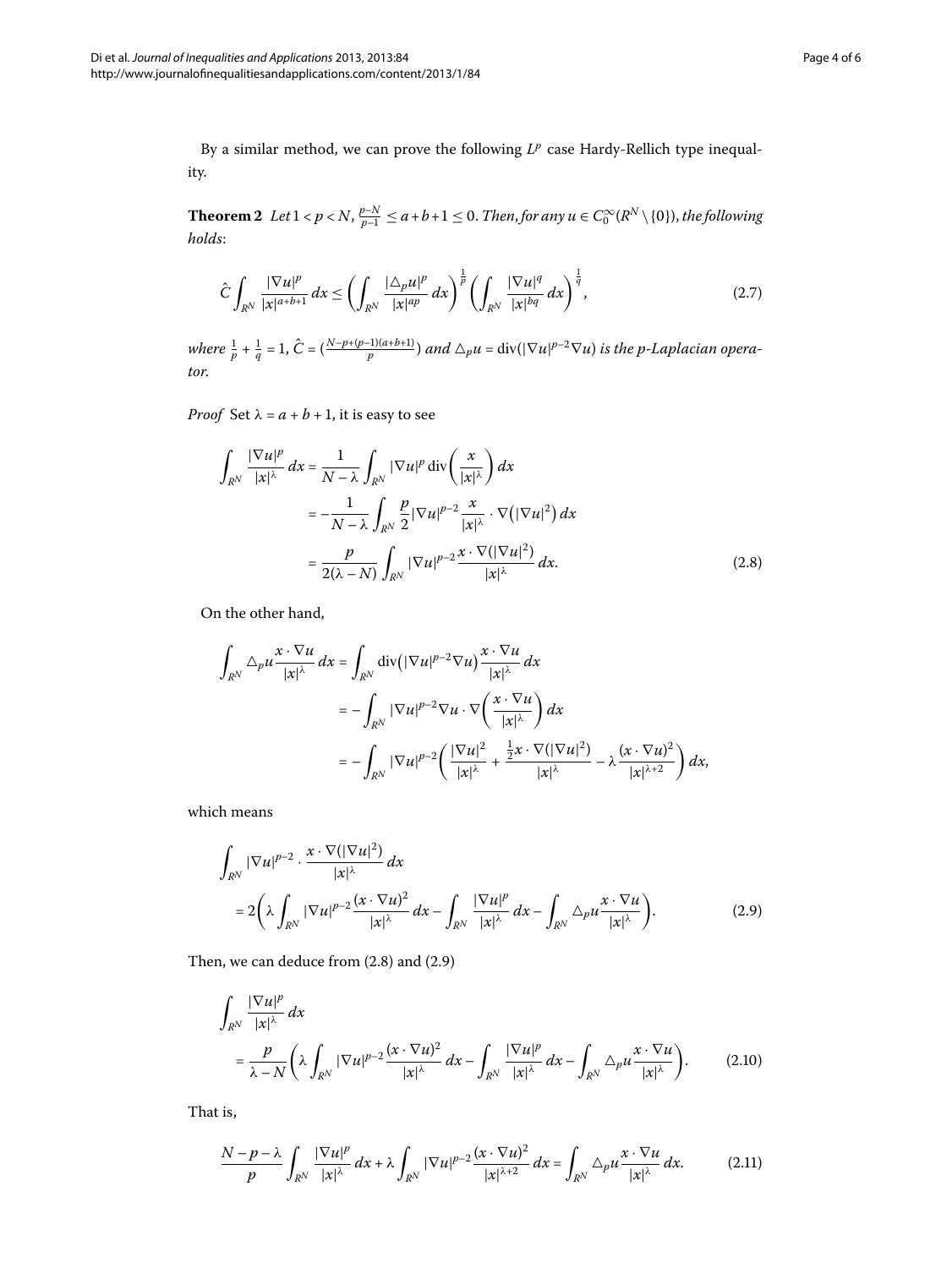By the Hölder inequality,

$$
\int_{R^N} \Delta_p u \frac{x \cdot \nabla u}{|x|^{\lambda+2}} dx \le \left( \int_{R^N} \frac{|\Delta_p u|^q}{|x|^{aq}} \right)^{\frac{1}{q}} \left( \int_{R^N} \frac{|\nabla u|^p}{|x|^{bp}} \right)^{\frac{1}{p}},\tag{2.12}
$$

note that  $\frac{p-N}{p-1} \leq \lambda \leq 0$ . Thus

$$
\frac{N-p+(p-1)\lambda}{p}\int_{R^N}\frac{|\nabla u|^p}{|x|^{\lambda}}dx \leq \left(\int_{R^N}\frac{|\Delta_p u|^p}{|x|^{ap}}\right)^{\frac{1}{p}}\left(\int_{R^N}\frac{|\nabla u|^q}{|x|^{bq}}\right)^{\frac{1}{q}}.\tag{2.13}
$$

We mention that we do not know whether the constant  $\left(\frac{N-p+(p-1)(a+b+1)}{p}\right)$  in (2.7) is optimal or not.

# **Corollary 2** *When*  $a + b + 1 = 0$ *, we have the following inequalities:*

(i) when  $a = -1$ ,  $b = 0$ , the inequality (2.7) is equivalent to the inequality

$$
\left(\frac{N-p}{p}\right)^p \int_{R^N} |\nabla u|^p dx \le \int_{R^N} |\Delta_p u|^p |x|^p dx.
$$
\n(2.14)

(ii) *When*  $a = 1$ *,*  $b = -2$ *, we obtain the inequality* 

$$
\left(\frac{N-p}{p}\right)\int_{R^N}|\nabla u|^p\,dx\leq \left(\int_{R^N}\frac{|\Delta_p u|^p}{|x|^p}\,dx\right)^{\frac{1}{p}}\left(\int_{R^N}|\nabla u|^q|x|^{2q}\,dx\right)^{\frac{1}{q}}.\tag{2.15}
$$

(iii) *When*  $a = 0$ ,  $b = -1$ , *we get* 

$$
\left(\frac{N-p}{p}\right)\int_{R^N}|\nabla u|^p\,dx\leq \left(\int_{R^N}|\Delta_p u|^p\,dx\right)^{\frac{1}{p}}\left(\int_{R^N}|\nabla u|^q|x|^q\,dx\right)^{\frac{1}{q}}.\tag{2.16}
$$

#### **Competing interests**

The authors declare that they have no competing interests.

#### <span id="page-4-0"></span>**Authors' contributions**

All authors jointly worked on the results and they read and approved the final manuscript.

#### **Acknowledgements**

This work is supported by NNSF of China (11001240), ZJNSF (LQ12A01023) and the foundation of the Zhejiang University of the Technology (20100229).

#### Received: 31 May 2012 Accepted: 18 February 2013 Published: 4 March 2013

#### <span id="page-4-1"></span>**References**

- 1. Adimurthi, AS: Role of the fundamental solution in Hardy-Sobolev type inequalities. Proc. R. Soc. Edinb., Sect. A 136, 1111-1130 (2006)
- 2. Garofalo, N, Lanconelli, E: Frequency functions on the Heisenberg group, the uncertainty principle and unique continuation. Ann. Inst. Fourier (Grenoble) 40, 313-356 (1990)
- 3. Goldstein, JA, Kombe, I: Nonlinear degenerate parabolic equations on the Heisenberg group. Int. J. Evol. Equ. 1, 1-22 (2005)
- 4. Goldstein, JA, Zhang, QS: On a degenerate heat equation with a singular potential. J. Funct. Anal. 186, 342-359 (2001)
- 5. Jin, Y, Han, Y: Weighted Rellich inequality on H-type groups and nonisotropic Heisenberg groups. J. Inequal. Appl. 2010, Article ID 158281 (2010)
- 6. Jin, Y, Zhang, G: Degenerate p-Laplacian operators and Hardy type inequalities on h-type groups. Can. J. Math. 62, 1116-1130 (2010)
- 7. García Azorero, JP, Peral Alonso, I Hardy inequalities and some critical elliptic and parabolic problems. J. Differ. Equ. 144, 441-476 (1998)